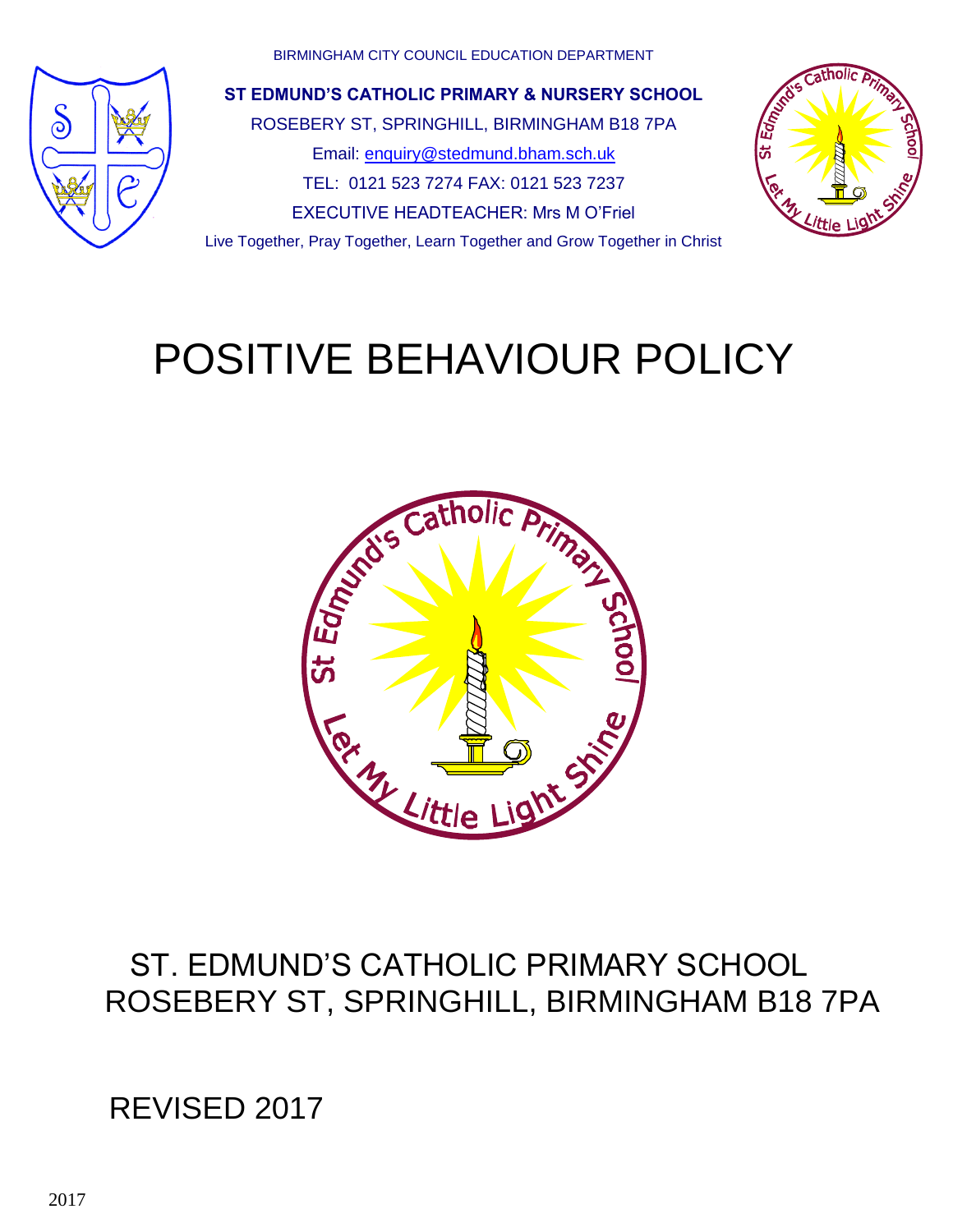### **POSITIVE BEHAVIOUR POLICY**

Our Positive Behaviour Policy is firmly rooted in the teachings of Jesus Christ and is, therefore, wholly influenced by the Gospels.

St. Edmund"s School has a total commitment to encourage, promote, model and maintain a collegiate approach to behaviour management. We believe that it is the responsibility of the whole school community to uphold our Positive Behaviour Policy.

At St. Edmund"s School all pupils are entitled to be treated equally regardless of their race, gender, language, faith, mental or physical ability and social background.

Our whole school approach is not to tackle the behaviour problems but to tackle the problem of behaviour following the code of practice set in the Framework For Intervention.

### **AIMS**

- 1. To develop Christian values throughout the school in line with our Mission Statement.
- 2. To celebrate good behaviour and reward success.
- 3. To help children understand the difference between right and wrong so that they grow in self-discipline and responsibility, and are enabled to reach their full potential in all areas.
- 4. To promote the well being, safety and security of our children, and to be supportive of, and sympathetic to the needs of all our children.
- 5. To encourage pupil"s ownership of their behaviour, both individual and in groups.
- 6. To support working relationships between the members of the school community.

### **OBJECTIVES**

To fulfil these aims, the following objectives are implemented throughout the school:

- 1. That all staff are familiar with the policy and take responsibility for ensuring that it is put into place.
- 2. That the pupils understand the policy and its implications.
- 3. That everyone is valued and respected for their contribution to the school.
- 4. That the use of positive encouragement and rewards for good work and behaviour are promoted, and that difficulties are dealt with sensitively and in a Christian manner.
- 5. That the importance of caring for and respecting the school environment is emphasised.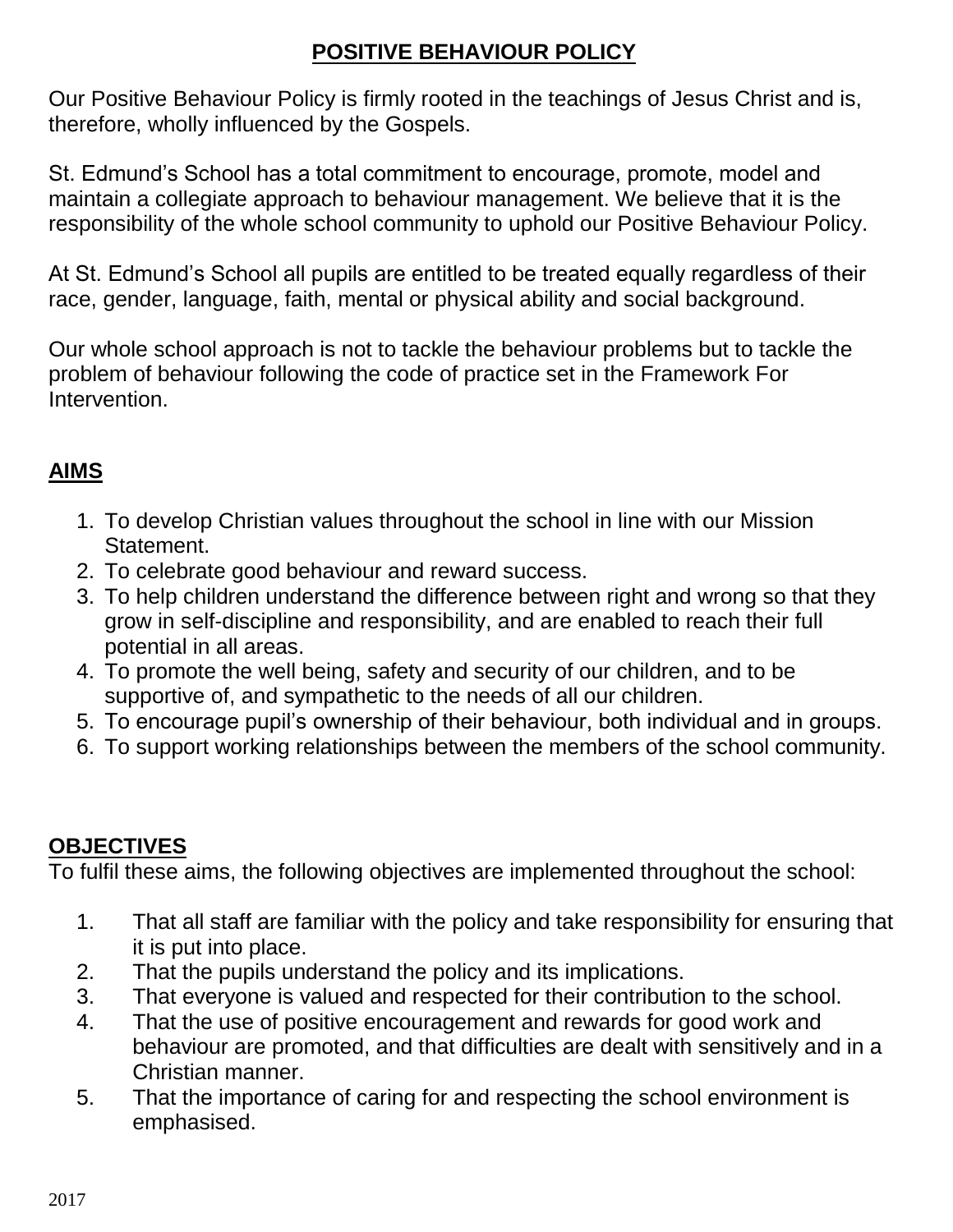- 6. That parents are kept informed of their child"s social and personal development, and they are asked to work with the school in upholding the school positive discipline.
- 7. That the parents and governors are included in and informed of all pastoral arrangement that are implemented

### RIGHTS

All pupils and staff at St.Edmund"s school have 3 basic rights:

- The right to feel and be safe
- The right to be treated with respect and dignity
- The right to teach and learn

### **RESPONSIBILITIES**

So that these rights can be upheld at all times, everyone has these basic responsibilities:

- To care for others as well as themselves
- To know that their behaviour affects others

# RULES

To help protect our basic rights and to encourage responsibility we have the following rules:

- We are kind, polite, helpful and aware of others feelings.
- We listen carefully to others without interrupting them.
- We look after our own and other people's belongings.
- We try our best, work hard and learn from our mistakes
- We treat other people the way that we would like to be treated.
- We always tell the truth.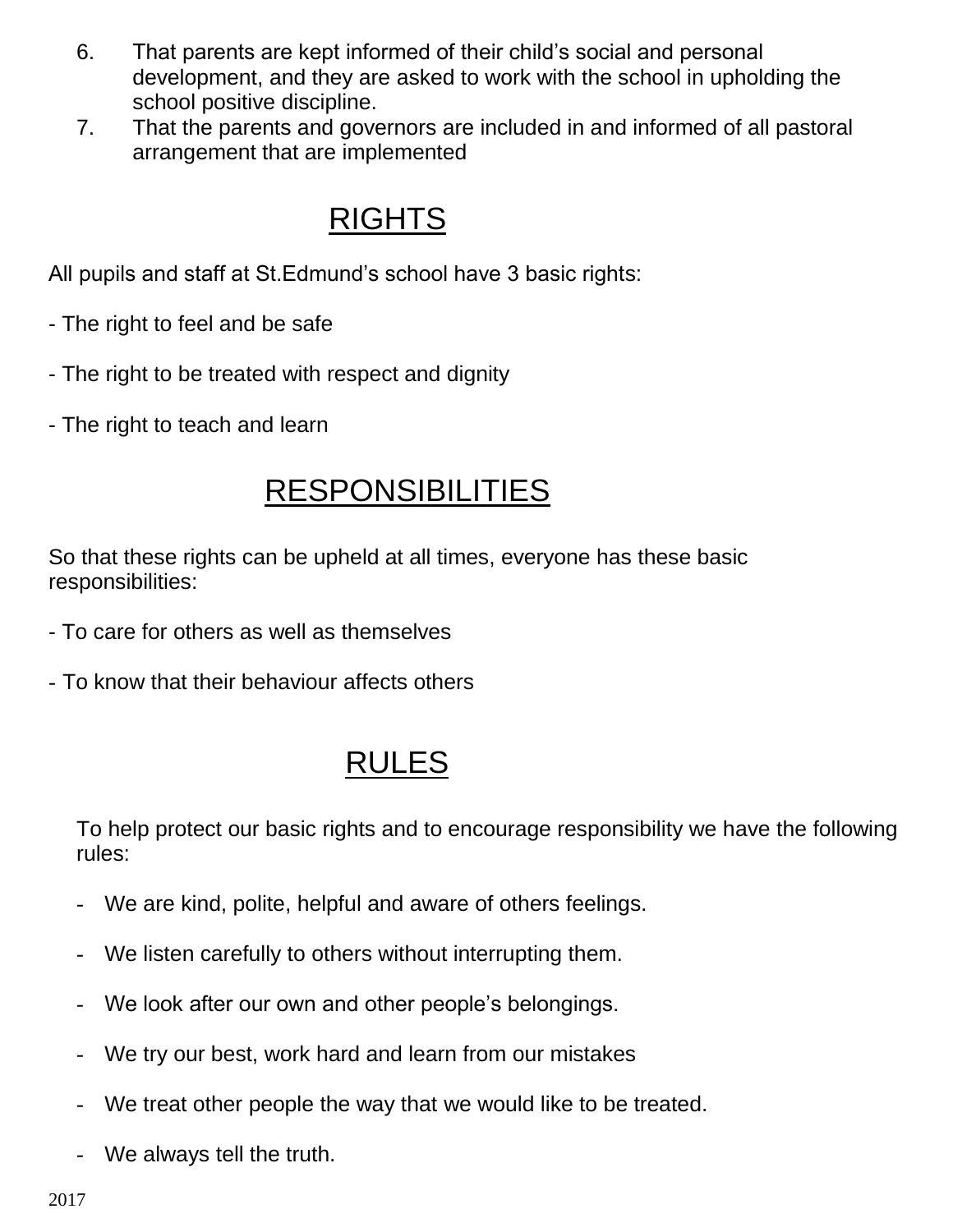### MONITORING

The head keeps an Incident Report book n the office, where all serious incidents an parental concerns, as well as school actions are recorded.

### CODE OF CONDUCT

- Arrive in school by 8.50 am to be in time for the bell at 08.55 am
- Always walk in the school building
- Stay in single file on the stairs
- Wear the correct school uniform, including sensible shoes, not trainers, clearly marked with your name
- Jewellery, except for one plain gold coloured earstud in each earlobe, is not allowed.
- Speak only in a soft voice in school
- Be on your best behaviour on your way to and from school to protect its reputation in the area.

# CLASSROOM RULES

- All members of a class are to agree a class code of conduct
- This is to be written up as a Class Charter
- All members of the class are to sign their names on the Charter as a mark of their agreement
- Class Charter to be displayed prominently in the classroom as a reminder
- A copy of each class charter to be displayed outside the Head Teacher"s office.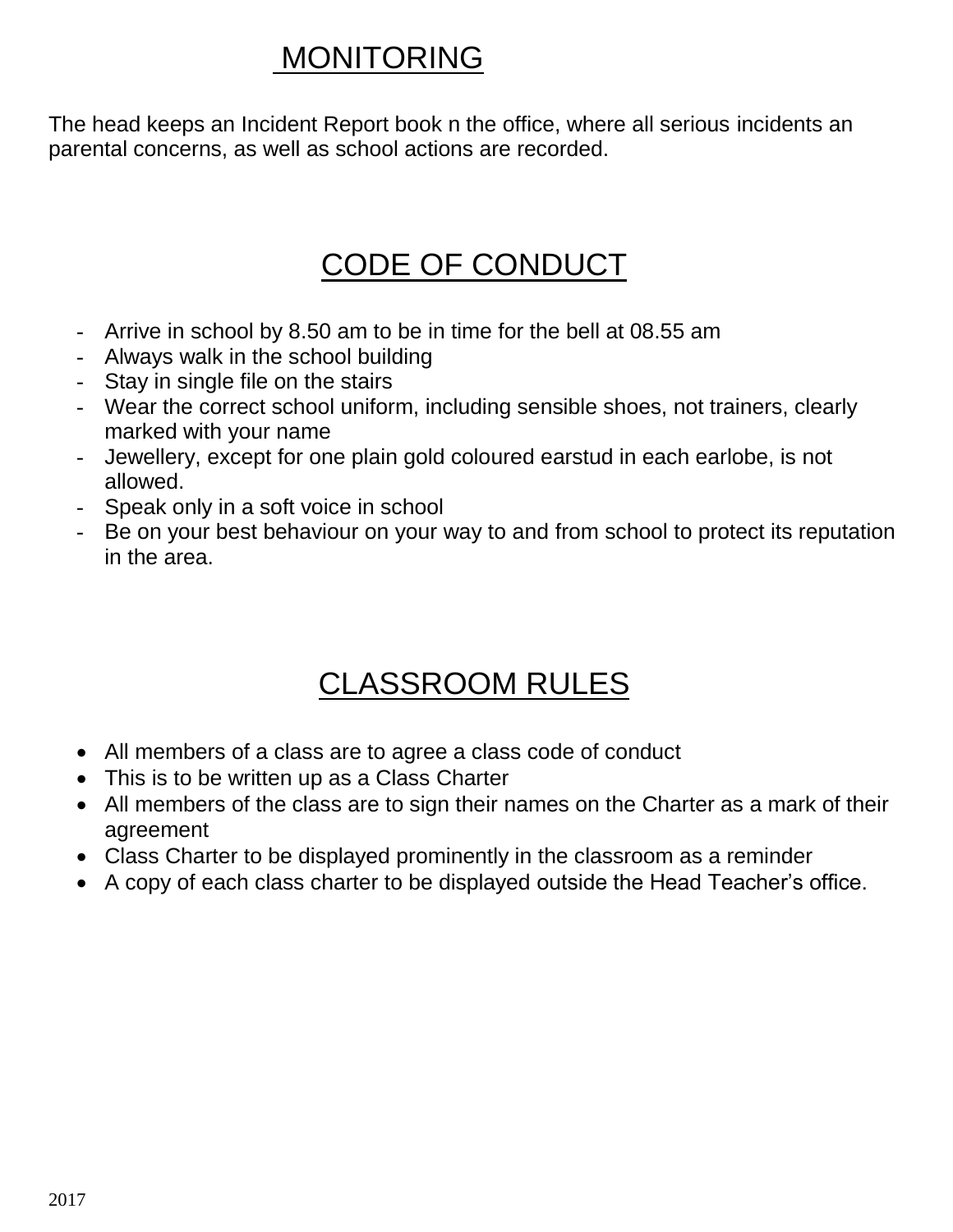# REWARDS AND STRATEGIES TO SUPPORT THE POLICY

All classes will display the "Good to be Green" Behaviour boards.

Pupils who keep the school rules will remain "Green".

To support and recognise this they will receive the following:

- 1. Praise from the class teacher
- 2. House points, stamps and stickers for good work and behaviour
- 3. House points are collected individually on Bronze, Silver, Gold, Platinum and Diamond Award Cards
- 4. Each pupil will have their own "achievement booklet" to chart their progress through the above awards. As they progress through each award stepping stones will be marked by sending a "praise pad" note home and initialling the achievement card.
- 5. It is expected that ALL pupils will have achieved a bronze award by Christmas, a silver award by Easter and a Gold award by Summer. Children who make an exceptional effort will then have the opportunity to achieve the more challenging Platinum and Diamond awards.
- 6. Once a child achieves Gold they become a golden child, win a golden pencil and have their name entered into the "Golden Book".
- 7. A Platinum award earns a WHSmiths achievement award
- 8. A Diamond award will win a special day out at the end of the year.
- 9. House points are added together on the House Team chart to support winning the House cup.
- 10. At the end of each day pupils who have remained "Green" all day will receive a square sticker on their bookmark.
- 11. At the end of each week pupils who have been "Green" all week will be mentioned in assembly in Friday, have a raffle ticket put into the draw and receive a round weekly sticker for the front of their cards.
- 12. Sonia Laidlaw will visit classes at the end of each day to note pupils who have been "Green" all day
- 13. When bookmarks are full a note from the praise pad is to be sent home.
- 14. Any pupil remaining "Green" for a complete half term will receive a pin badge or pencil as a mark of their achievement. The raffle will be drawn each half term 1 for FS/KS1 and 1 for KS2.
- 15. Two children from each class will be chosen as "Pupils of the Week". The children will be commended in assembly for their good efforts
- 16. Formal (written) and informal (verbal) commendations to parents for good work and behaviour.
- 17. Each classroom will display their own reward schemes clearly, This must include a class collective reward chart to encourage team work, FS – 30 tokens, KS1 40 tokens and KS2 75 tokens means that a class is awarded superclass status and can choose an activity of their choice as a reward. Other class awards may include initiatives such as Golden time and raffle tickets,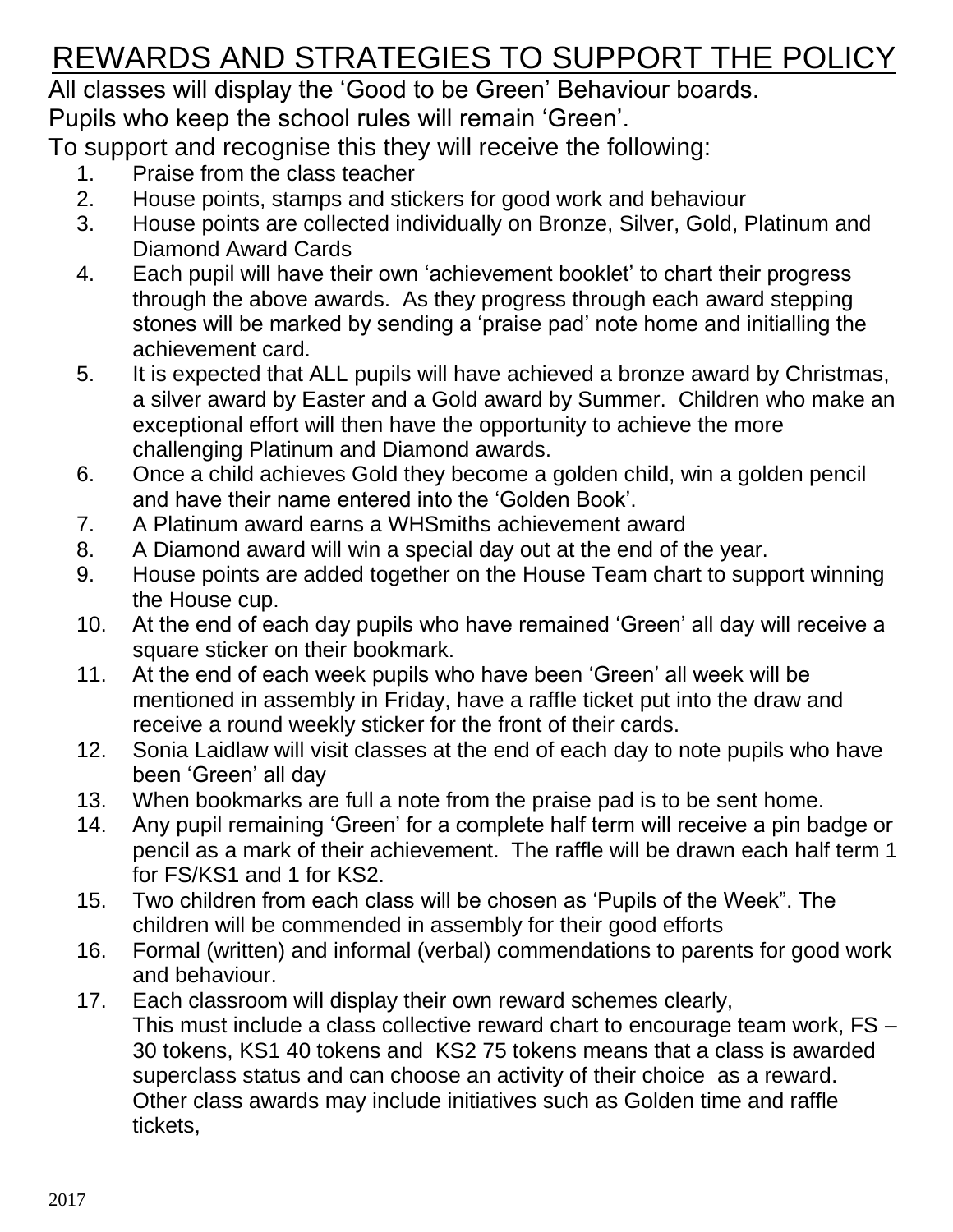### **Stages of Consequences**

Sanctions will depend on the seriousness of the offence. The following sanctions apply, but not necessarily in the following order.

- 1. Informal warning by class teacher
- 2. Formal warning by class teacher moved within class (yellow warning card is placed in the child"s place holder and recorded by TA)
- 3. Time out in another class. (10mins) Time out sheet to be completed and returned to class teacher. These are to be kept in pupils personal records unless requested by DHT or HT

```
(Red consequence card is placed in the child"s place holder and recorded by the 
TA.)
```
(Nursery/Year 2, Reception/Y 1, Year 3/Year 4, Year 5/ Year 6)

If through the course of 1 day a child has 3 entries onto the behaviour log they must be sent with behaviour report to HT or DHT and they will miss their break the next day. (S Laidlaw to monitor)

If through the course of 1 day a child has 4 or more entries onto the behaviour log they must be sent to see HT or DHT with their behaviour report and they will spend break time in "Sanction Time" and receive a "Sanction letter" to take home for their parent to sign along with a copy of the behaviour report. The child"s name is recorded and they will miss their playtime the following day. (S Laidlaw to monitor)

- 4. To report to the Phase leader who will sanction loss of 10 mins break (including tuck) at next break time.
- 5. Loss of dinnertime play (Must attend Lunchtime club and complete work not done in the lesson) – Ensure midday supervisor is informed by class teacher
- 6. Time out with the Head or Deputy.
- 7. Parents contacted and invited to come to school.

When a pupil leaves the class due to misbehaviour they take a time out sheet to the receiving class they are told where to sit, given a timeout sheet to complete and then ignored.

Timeout sheet returns to the child"s teacher on return to class.

This is then added to if this behaviour is repeated and the child goes to the Headteacher or Deputy Headteacher.

Parents will be contacted regarding unacceptable behaviour.

Behaviour reports are seen by a member of the SLT which are then dealt with as a chain of consequences which become increasingly more serious.

 $1<sup>st</sup>$  sanction letter = Yellow warning card from  $\overline{DHT}$  – 15mins sanction time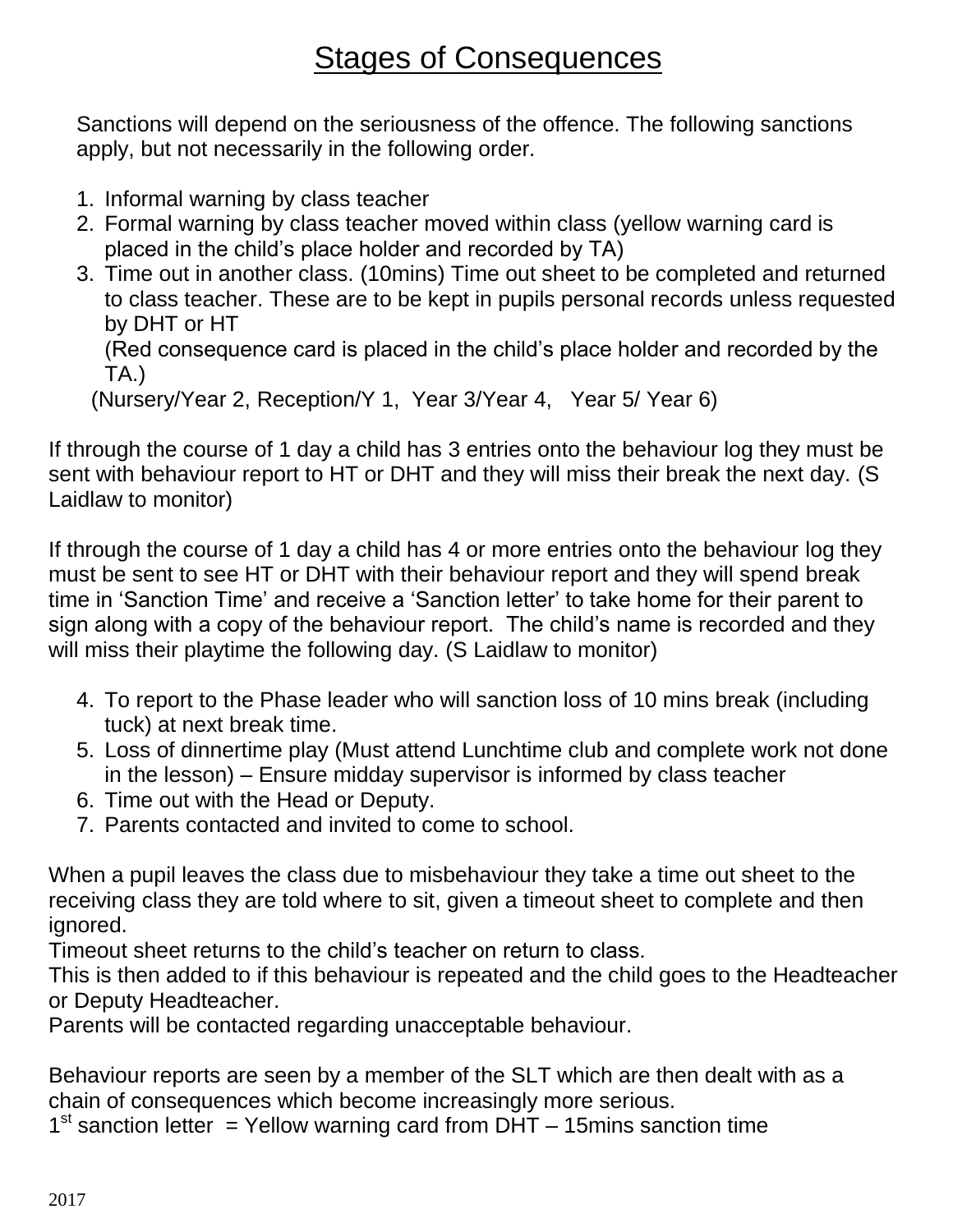$2^{nd}$  sanction (internal exclusion) =  $\frac{1}{2}$  day internal exclusion, referral to HT, letter home to parents requesting a meeting – start on target card and support from S Laidlaw 3<sup>rd</sup> behaviour report = whole day internal exclusion in St Edmund's, IBP started  $4<sup>th</sup>$  behaviour report = whole day internal exclusion in St Patrick's  $5<sup>th</sup>$  behaviour report = 1 day exclusion  $6<sup>th</sup>$  behaviour report = 2 day exclusion  $7<sup>th</sup>$  behaviour report = 3 day exclusion  $8<sup>th</sup>$  behaviour report = 5 day exclusion

 $9<sup>th</sup>$  behaviour report = exclusion from school (number of days at the discretion of the Headteacher

 $10<sup>th</sup>$  behaviour report = referral to Head and Governors for consideration of behaviour reports and IBP"s. Possible permanent exclusion from school may be considered.

\*Children failing to return their "Sanction Time" letter will be issued with a second copy. However failure to return this issue will result in continual loss of break times until the letter is returned.

In certain circumstances, where the misbehaviour is 'serious' the above hierarchy may be superseded and the pupil will be referred directly to the Head or Deputy and, at the discretion of the Head to the Governing Body.

Parents will be informed and requested to come into school, and the result could be temporary, or in extreme cases permanent exclusion.

This will be in accordance with the guidelines on exclusion of the Birmingham Diocese and LEA.

Serious misbehaviours include:

- persistent disruptiveness or disobedience
- serious defiance or insolence to staff
- physical violence/bullying
- foul language
- offensive remarks, including racist/homophobic remarks
- wilful damage to property
- theft

Persistent behaviour issues:

An Individual Behaviour Plan is started –

- L1 meeting with parents, targets reviewed by teacher
- L2 Head Teacher target card
- L3 External agencies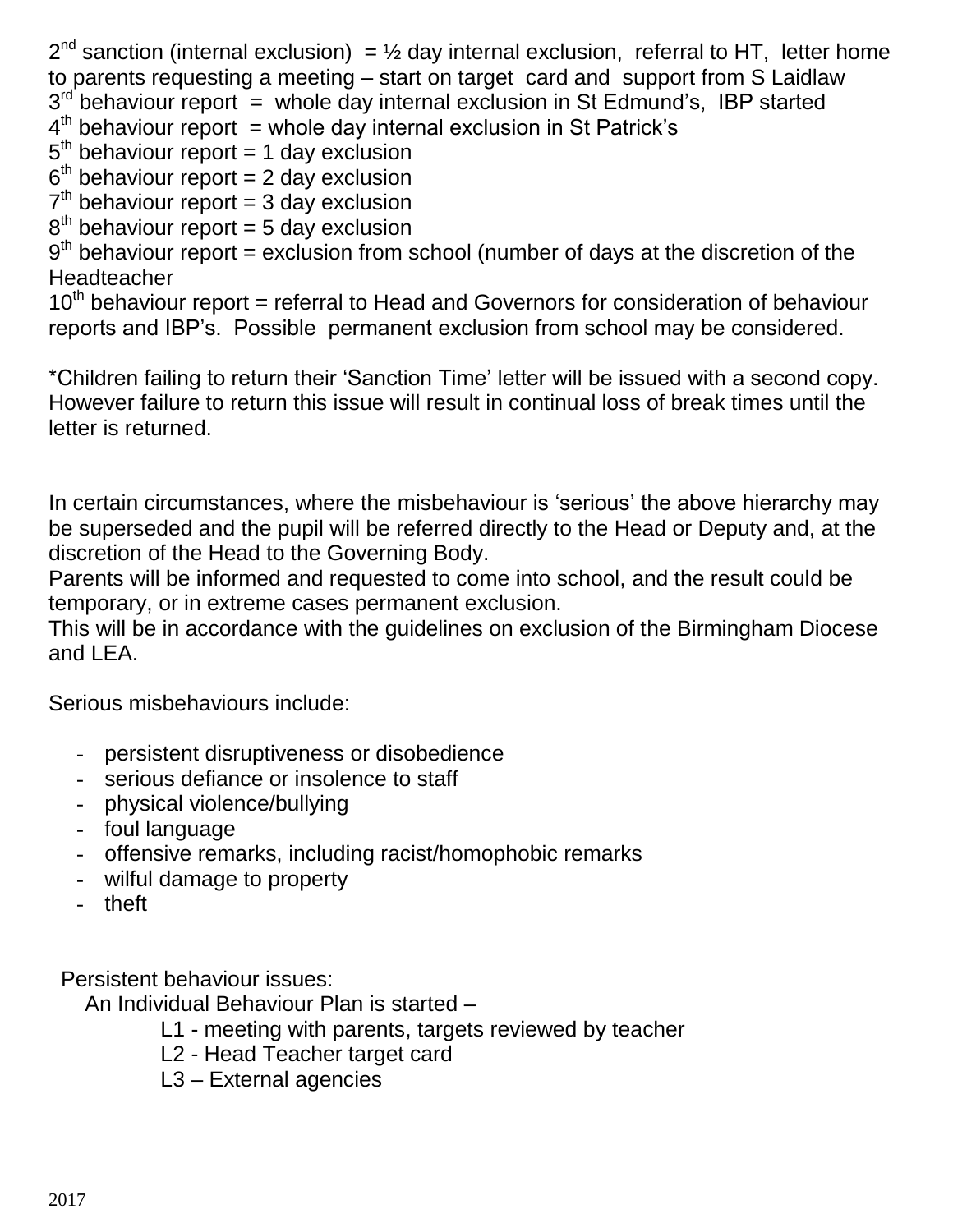PREFERRED PRACTICE (Strategies for behaviour management)

a) A pupil-led classroom behaviour plan. Set guidelines for pupil behaviour at entry and exit

Times and time targets. Pupil behaviour agreements (signed by pupil and teacher)

- b) When dealing with unacceptable behaviour, both minor and major, always state the obvious by describing the situation.
	- E.g. "You are flicking a rubber, while I am teaching the class" "You"re not writing."

Do not ask obvious questions;

E.g. Why are you doing ……………?

- c) Give clear, precise instructions. "Get a pencil from my desk ……….? Not "Go and get a pencil .................?
- d) Ask pupil "What does the school rule say about this?"
- e) Be "relaxed, Vigilant"
	- o minimise unnecessary confrontation
	- $\circ$  concentrate on primary behaviour the original, usually a small issue
	- o Don"t allow the original issue to lead to involvement in secondary behaviour commenting about sulks, backchat, etc
	- o Tactically ignore as much of the secondary behaviour as you can allow.
	- o Also ignore low level residual behaviour e.g. muttering
- f) De-scaling let other person run out of steam.
- g) Don"t use sarcasm to control behaviour
- h) Be assertive, not aggressive
- i) Focus on pupil"s behaviour, not pupil
- j) Use positive corrective language To "I don"t care." You say " you might not care, but I do, and I want you to care"
- k) Give conditional direction "You can go when I've finished speaking"
- l) Give choices. "You can put your toy in your bag or on my desk"
- m)Actively encourage, teach, model and support positive behaviour.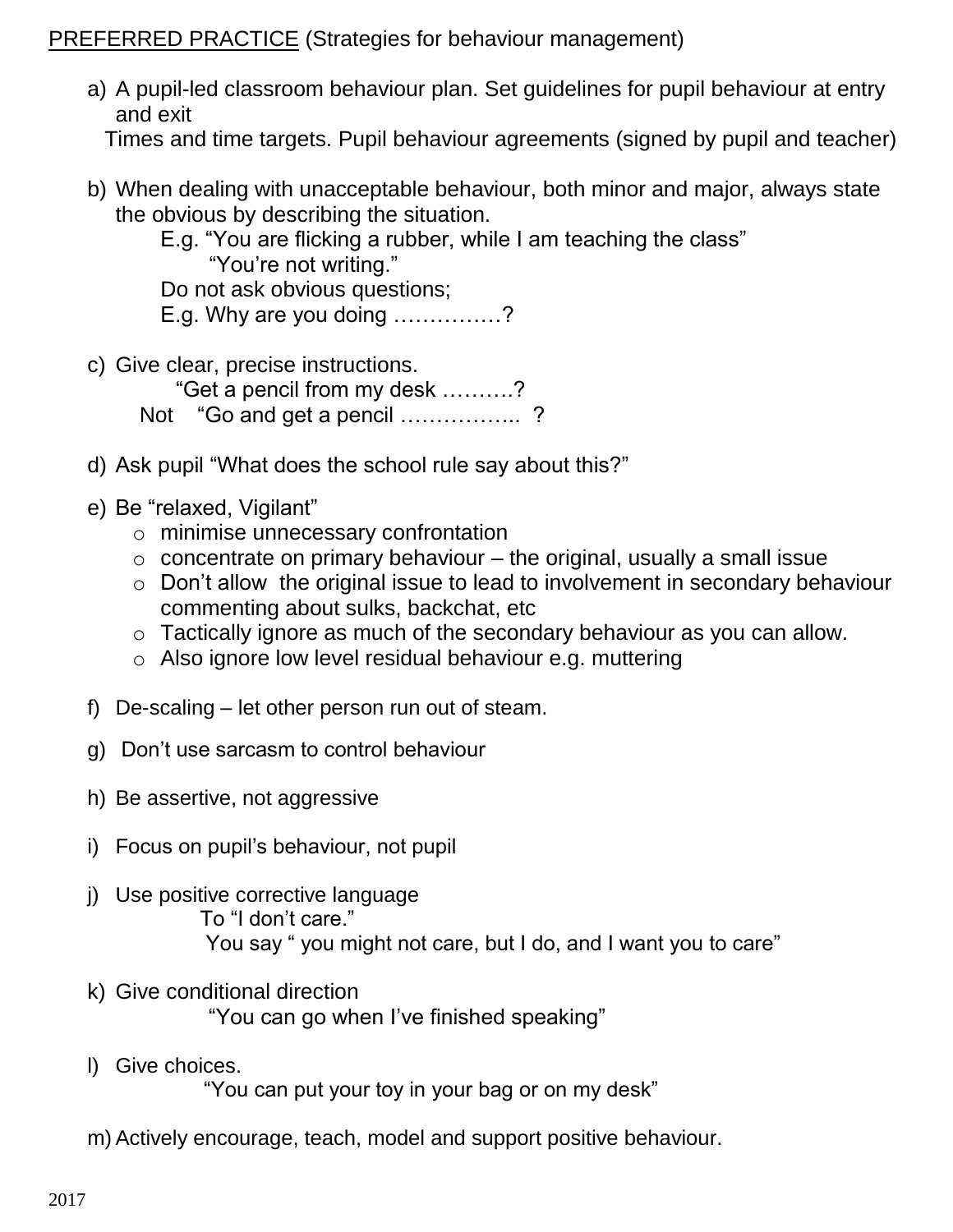#### n) Being least intrusive

#### Restraint of Pupils

All members of staff are aware of the regulations regarding the use of force by teachers, as set out in DfES Circular 10/98, relating to section 550A of the Education Act 1996: The Use of Force to Control or Restrain Pupils. Appendix 1 of this policy is an explanation of the reasonable force we are allowed to use, in which circumstances and the named members of staff who have been delegated to do this by the Head Teacher. In all instances of a restraint being made by a member of staff, a Serious Incident/Restraint Proforma must be completed and given to the Head, Inclusion Manager and a copy kept by all staff involved.

#### Appendix 1 The Use of Force to Control or Restrain Pupils

#### Authorisation

#### **The 1996 Act allows teachers to use reasonable force to control or restrain pupils. At St Edmund's school the Head Teacher has given this authorisation to staff that have attended the full 1 day DfES approved Team Teach Restraint Training and received a certificate of completion.**

We have been instructed in restraint techniques involving 1 or 2 members of staff and will in all possible circumstances only restrain as a last resort and with a second member of authorised staff in attendance. We will only use the safe techniques taught to us.

#### When are staff authorised to restrain?

There are a wide variety of situations in which reasonable force might be appropriate or necessary to control or restrain pupils. They fall into 3 broad categories:

- Where action is necessary in self-defence or because there is an imminent risk of injury
- Where there is a developing risk of injury or significant damage to property
- Where a pupil is behaving in a way that is compromising good order and discipline

Examples of situations that fall into category 1 and 2 include:

- pupils attacking members of staff
- pupils fighting
- pupils engaged in or on the verge of committing deliberate damage or vandalism to property
- pupils causing or at risk of causing injury or damage by accident, rough play or misuse of dangerous materials/objects
- pupils running in a corridor or stairway in a way in which they might cause or have an accident likely to injure themselves or others
- pupils absconding from class or from the school (only if they would be at risk if not kept in the classroom)

Examples of situations that fall into category 3 include:

- pupils persistently refusing to obey an instruction to leave the classroom
- pupils behaving in a way that is seriously disrupting a lesson

#### Reasonable Force

There is no legal definition of reasonable force, so it is not possible to set out comprehensively what degree of force may be deemed reasonable. Each situation will create a set of circumstances that will determine the amount of force, if any, to be used.

 The use of force can only be regarded as reasonable if the circumstances of the particular incident warrant it. The use of any degree of force is unlawful if the particular circumstances do not warrant the use of physical force. If the situation can be solved without force it must be and force must not be used to prevent a trivial misdemeanour.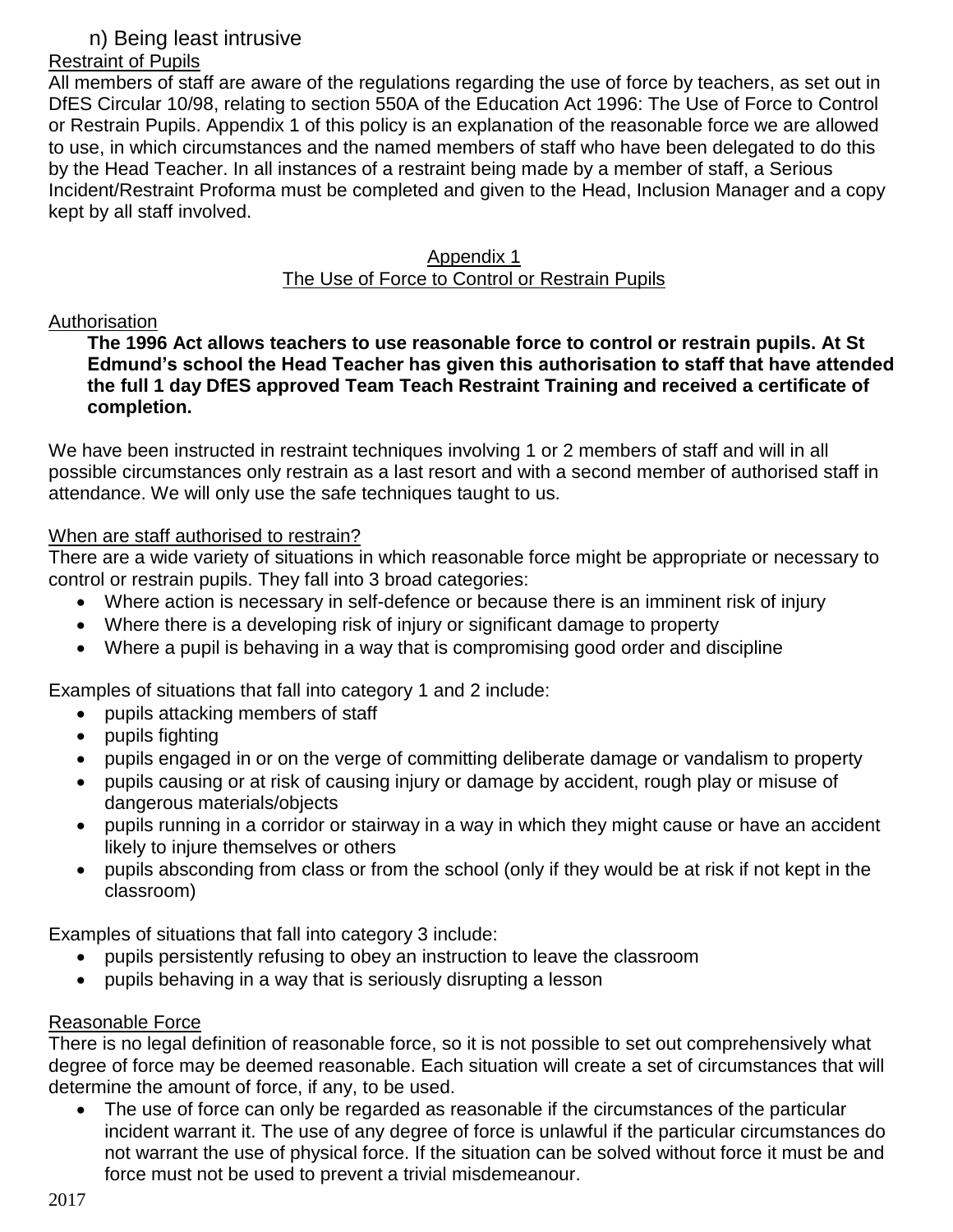The degree of force employed must be in proportion to the circumstances of the incident and the seriousness of the behaviour or the consequences it is intended to prevent. Any force used must always be the minimum needed to achieve the desired result.

Whether it is reasonable to use force and the degree used will also be affected by the gender, age and comprehension of the child involved.

#### Practical Considerations

Before intervention all low level alternatives to de-escalate the incident must be attempted. The teacher should tell the child to stop and what the consequences will be if they do not comply. There should be continuous communication from the teacher throughout any incident to calm the child and to bring an end to the restraint at the earliest opportunity.

At St Edmund"s we will wherever possible restrain children in pairs for safety and staff protection, only in an emergency will a solo restraint be attempted and a reliable child will be sent for assistance as quickly as possible, preferably a member of the SMT but any member of staff on the authorised list. Before a restraint is made all other pupils should be cleared out of the way to prevent injury and if the child is larger than the teacher no attempt will be made at physical contact until other staff arrive to support the situation. Teachers alone with a larger or unstable child should talk to them and continue to de-escalate while keeping a barrier between the child and other pupils.

#### Application of Force

Staff will only employ the techniques demonstrated to them by the Team Teach professionals. This physical intervention can take a variety of forms, including:

- physically blocking a pupils path
- moving in between two pupils
- holding
- leading a pupil away by the hand or arm
- placing a hand in the centre of the back to shepherd them away from an incident
- Restrictive holds (Team Teach techniques)

In *exceptional* circumstances where there is an immediate danger or risk of injury the staff member may need to take any reasonable steps, consistent with "reasonable force" to prevent an incident escalating or occurring (eg. Stopping a child running into a busy road or preventing a child assaulting another pupil).

Staff should not employ the following forces, which could be expected to cause injury:

- holding pupils around the neck, by the collar or in any way that may restrict breathing
- slapping, punching or kicking a pupil
- twisting or forcing limbs against a joint
- $\bullet$  tripping up a pupil
- holding or pulling a pupil by the hair or ears
- holding a pupil in a hold face down on the floor

Staff should always avoid all touching or holding a child in a way that might be considered indecent.

#### Recording Incidents

The school records all incidents that are serious in nature and/or those where a restraint has been used. Immediately after the incident, the "Serious incident/Restraint Record" must be completed by all staff involved in the incident. The blank Proforma is in the staff room for photocopying. A member of the SMT must be made aware of the incident straight away and union representatives should be informed that you have restrained a child and the nature of the incident. Copies of the serious incident